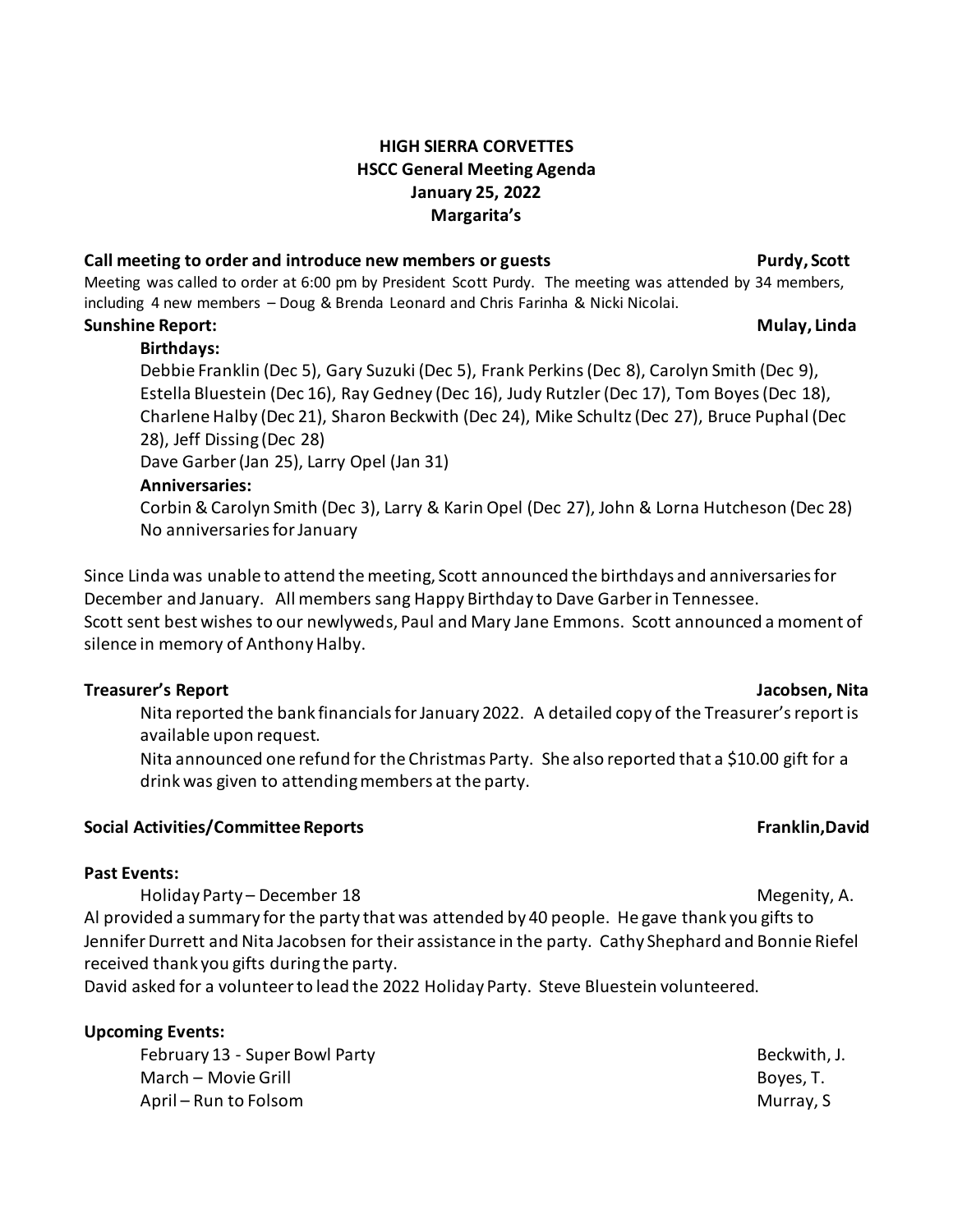| May - Sierra Nevada Brewery                   | Boyes, B.      |
|-----------------------------------------------|----------------|
| May 30 - Summer Kickoff                       | Beckwith, J.   |
| June - Allegheny Run                          | Johnson, S.    |
| June - Dash n Dine                            | Wallington, C. |
| July $4-4^{\text{th}}$ of July Celebration    | Riefel, G.     |
| July 14 - Run to Sardine Lake                 | Purdy, S.      |
| August 20 - Outdoor Movie Night               | Franklin, D.   |
| September-Sept 13-16 - Anniversary Trip       | Boyes, B.      |
| October - October 8 - Picnic                  | Shepherd, C.   |
| November - Nov 5 - Day of the Dead (Murphy's) | Puphal/Meg     |
| December - Holiday Party                      | Bluestein, S.  |
|                                               |                |

### **Racing Committee Report Suzuki, Gary**

*If you are interested in learning about the different racing groups and their schedules, check these websites out:*

#### **Check the WSCC site for this year's racing schedule: [wscc.net](https://wscc.net/)**

**Check on Hooked on Driving for their schedule: [www.hookedondriving.com](http://www.hookedondriving.com/)**

### **Check Northern California Racing Club (NCRC): [www.ncracing.org](http://www.ncracing.org/)**

Gary was unable to attend the meeting. David reminded members to visit the websites above for upcoming events.

### **Old Business Purdy, Scott**

Anniversary Trip Boyes, B. Anniversary Trip Boyes, B. Anniversary Trip Boyes, B. Becky announced the Anniversary trip is targeted for September 13 to September 16 (3 nights, 4 days). The trip will either be a scenic cruise through Sierra Nevada or a Central Coast run to Pismo. Most members voted for the Central Coast run.

## **New Business Purdy, Scott**

Honoring our Members Who Have Passed National Communication of the Unit of Article Jacobsen, Jay We now have a new page on our website that honors members who have passed. Check out the website at www.highsierracorvettes.org

## Webmaster **Pure and Security Contract Contract Contract Contract Contract Contract Contract Contract Contract Contract Contract Contract Contract Contract Contract Contract Contract Contract Contract Contract Contract Cont**

Mary Jayne Emmons has agreed to be our new webmaster!

Cap Wallington announced that the Penn Valley Rodeo will be held in May. HSCC may want to abe included in the parade. Watch for more information.

### **Reminders**

Save your pull-tabs(Becky Boyes), hotel items(Mary Jayne Emmons), eye glasses/Hearing Aids (Chris Megenity) and email photos of events to Jay (jayjacobsen@live.com). Members are reminded to check out the club website at www.highsierracorvettes.org Check the WSCC web calendar for additional information **[–](file:///C:/Users/nitaj/Downloads/–%20%20%20https:/wscc.net/) [wscc.net](https://wscc.net/)**

### **Closing Purdy, Scott**